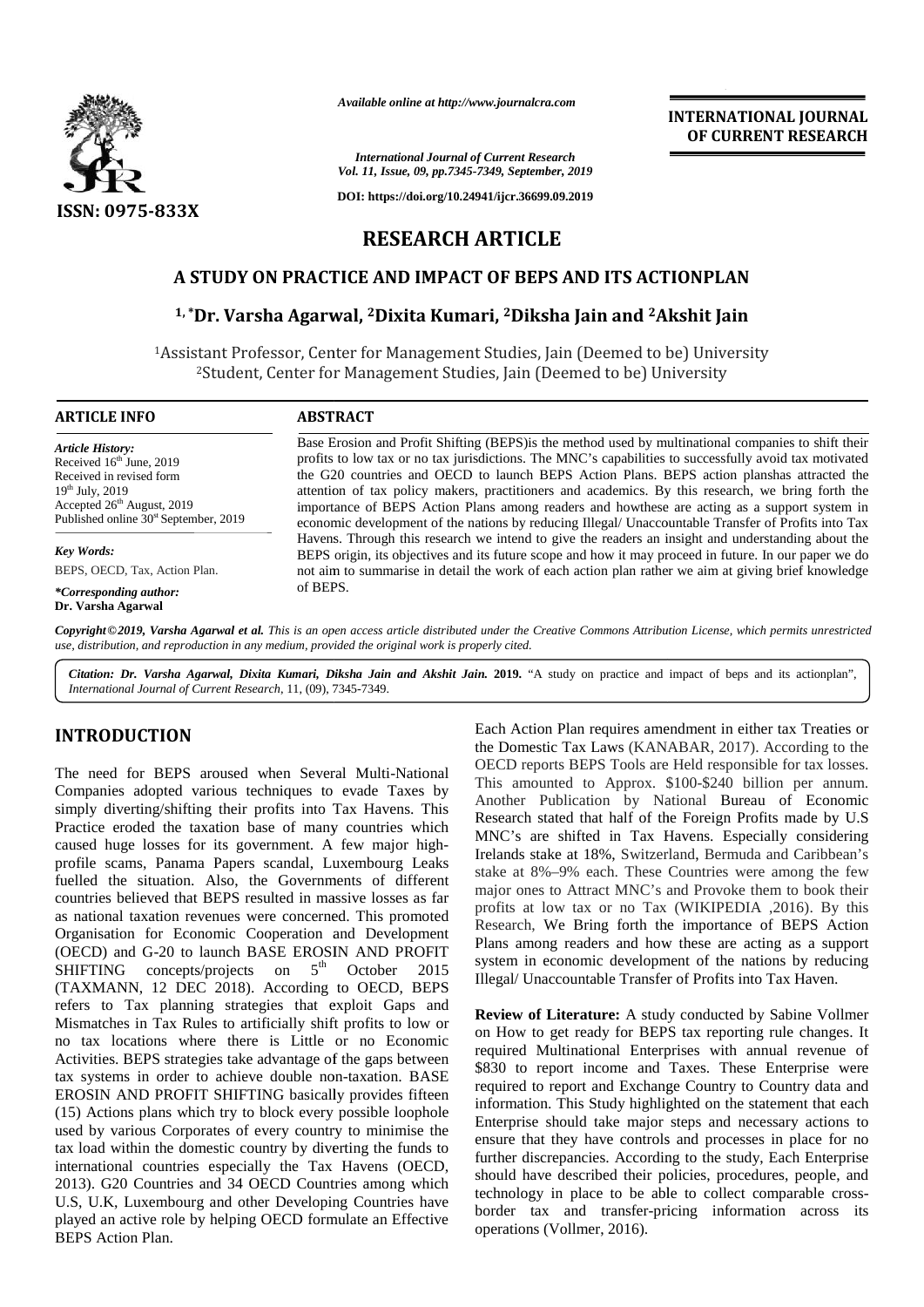



#### Source: March, 2017 (www.bdo.com)



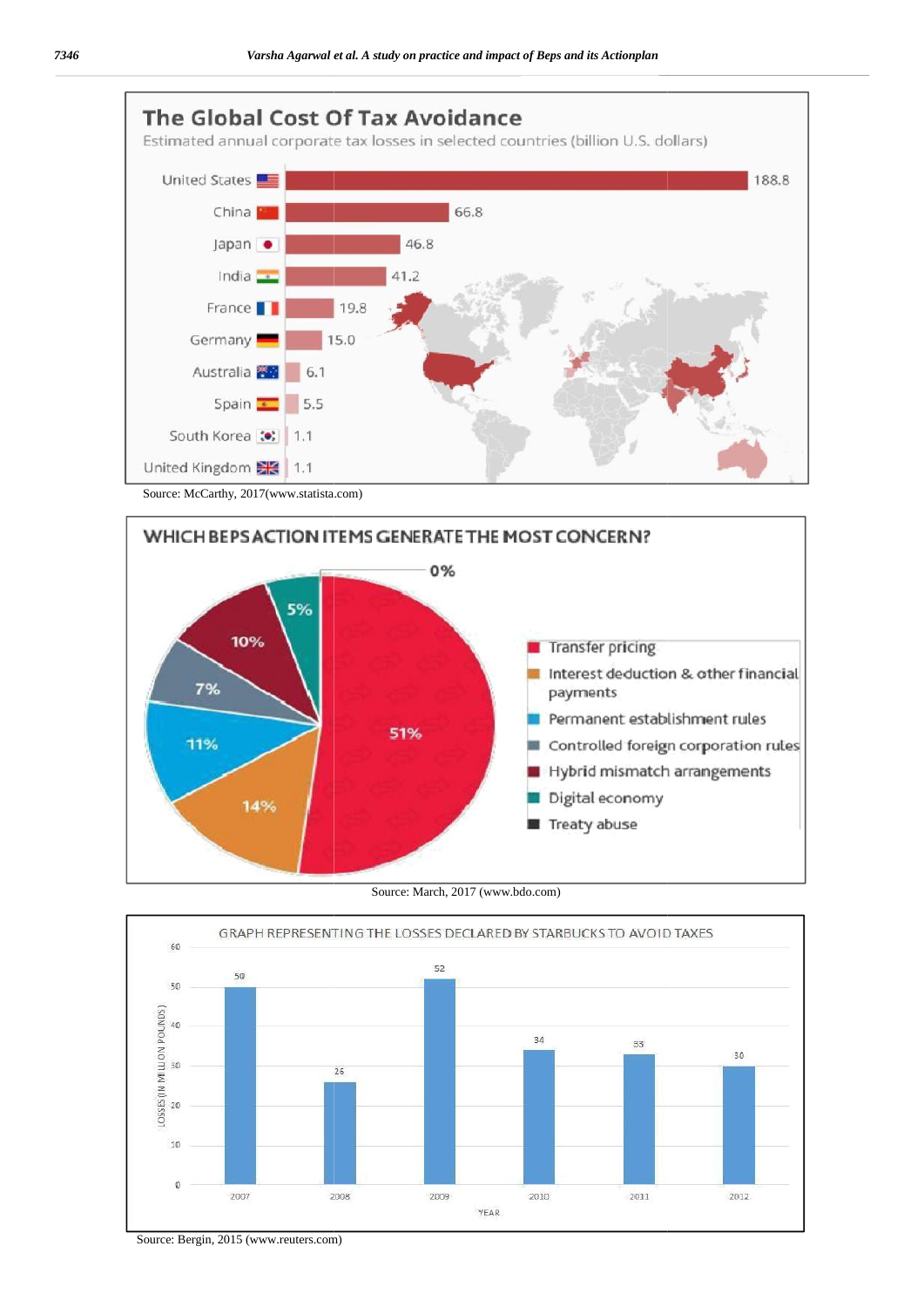This report highlighted the reasons for the existence of tax havens and the need for BEPS project. Tax havens provide low tax rate as well as confidentiality of the financial information of the MNC'S which motivated them to conceal their profits and evade tax. These led to huge economic losses for the developing countries and hence the need to launch BEPS projects. From this report it was concluded that there are many powerful people for whom the privacy financial information is of utmost importance and the benefits that these tax havens received in return fuelled BEPS (Parmar & Vashishtha, 2018). In this study, the authors tell us about the challenges faced for taxing the digital transactions. The reasons for the failure of DTAA is explained. The first BEPS action plan, Digital Economy is the high point in the article. The E companies evade tax in countries where they have notable presence. Hence, the steps taken by India are equalisation levy off 6% and 'Significant Economic Presence' [SEP]. The UK,Uruguay, Australia, Spain and Chile had committed to tax digital economy transactions with the help of BEPS Action Plans. According to the study, the foreign suppliers are accountable to pay tax on the digital services (Harlalka & Sarna ,2019).

The article titled 'Deliverable Neutralising the Effects of Hybrid Mismatch Arrangements and its compatibility with the non-discrimination provisions in tax treaties and the Treaty' illustrates Action Plan 2. It proposed the necessity of solving the issue of Mismatch Agreements. It focused more towards the exemption / non-inclusion, double deduction schemes. It also analysed and made sure that these proposals go Hand on Hand with the non-discrimination Provisions contained in Tax Treaties (Rust, 2017). BEPS Action Plan 3, Controlled Foreign Company (CFC) had accounted for the foreign company which was controlled by resident of a country. CFC rules helped in preventing the shifting of profit to low tax jurisdiction and also avoided double non taxation. The six blocks of functional CFC rules were explained. The tax law of India did not contain the CFC rules. If CFC rules are adopted by India then it would boost the economy. The author has focused on the importance of the CFC rules (Kanabar, 2017). The author in this study has expressed his opinion on the new sec 94B of The Income Tax Act, 1961 which was proposed by the Honourable Finance Minister in the union budget for the FY 17-18 whether it is in accordance to the action plan 4 of the BEPS project. This provision provides for tax deductibility on interest and not dividends persuaded the companies to structure their capital with more debts than equity. Action plan 4 limits base erosion through interest deductibility. Countries like USA, Greece, Spain, Portugal had already made provisions for interest deductibility before the recommendations of OECD. (Shah, 2017). This article explains action plan 5 and how this plan deals with countering harmful tax practices. The main focus of the plan was to bring transparency which was bought by ensuring substantial activity in the preferential regime and also by exchange of information of certain rulings. Through this article he has highlighted on the requirements for substantial activity to take place IP and non-IP regime. The focus should be more on the income and the expenditure of the tax payer while exploiting the IP asset for IP regime and for non-IP regime the focus should be on the core activities necessary to earn income. These were concluded to be the requirement for substantial activity to take place (Ved, 2015). Shyam Nori in the report explains the BEPS Action Plan 7, preventing the artificial avoidance of Permanent Establishment. The change in the definition of Permanent Establishment was elaborated. The problems with Commissionaire Arrangement and article 5(4)

was made clear. The deemed to be Permanent Establishment conditions were conveyed. Multilateral Instrument and Indian DTAA are affected by Permanent Establishment. If a company carries out promotion and marketing activity then it is not a Permanent Establishment according to action plan (Nori, 2017). The Focus of the study lied on the Action Plan relating to Transfer Pricing for Intangibles and Cost Contribution Arrangements. The Article made strong points which showed that Base Erosion and Profit Shifting (BEPS) made very minimal Progress on the Transfer Pricing, thoughit holds a very Significant and prominent Position on the list of Action plans. Being Specific, it clearly mentioned that it achieved little but created a lot of confusion and incoherence in context of a few rules and policies of Cost Contribution Arrangements (Brauner, 2016). OECD in the explanatory statement discussed about the Action Plan 12, Disclosure of aggressive tax planning arrangements. The information about the tax planning arrangement of the MNC's was not issued to the tax authorities of various countries. This might lead to aggressive tax planning. The author states that the Action plan will ensure that the tax planning information is shared and they can be aware of the risk involved. This helped in preventing tax evasion. This report also tells that disclosure of tax planning strategies lead to a multilateral instrument for various countries (OECD, 2015).

**Research problem:** A Study on the Practice and Impact of BEPS and Its Action Plans. By far one of the greatest concerns for any government is the development of the country and welfare of the citizens. The major source of revenue for the government is Tax. Government faced huge Losses when Large MNC's started diverting their Profits into Tax Havens. This loss effected the development in many ways especially the infrastructural development. To avoid these losses, development of every country and blocking every loophole OECD developed BEPS action plans.

**Need for the study:** Tax paying is essential for the development of a country and also for the welfare of its people. Many MNC's across the world have escaped themselves from paying taxes through Base Erosion and Profit Shifting (BEPS). This had led to huge losses for its government. This stems the need to study BEPS and its action plan which serves as a solution for BEPS. It was founded that many people were not aware about BEPS and the importance of its action plans. The need for this study is to create awareness about BEPS and the importance of the action plans and to notify the common man how these MNC's have evaded tax and why this needs to be stopped. By the knowledge of the action plans many losses faced by the government can be saved and therefore transparency can be bought about in the system.

#### **Research objectives**

- To create awareness about Base Erosion and Profit Shifting (BEPS) and its action plan among the readers.
- To differentiate between the before and after effects of the implementation of BEPS action plans.
- To understand the loop holes of the tax laws and how MNC'S are shifting their profits to tax havens.

#### **RESEARCH METHODOLOGY**

The research paper is a result of Basic and explanatory research based on the secondary data sourced from E-books, journals, articles and reports.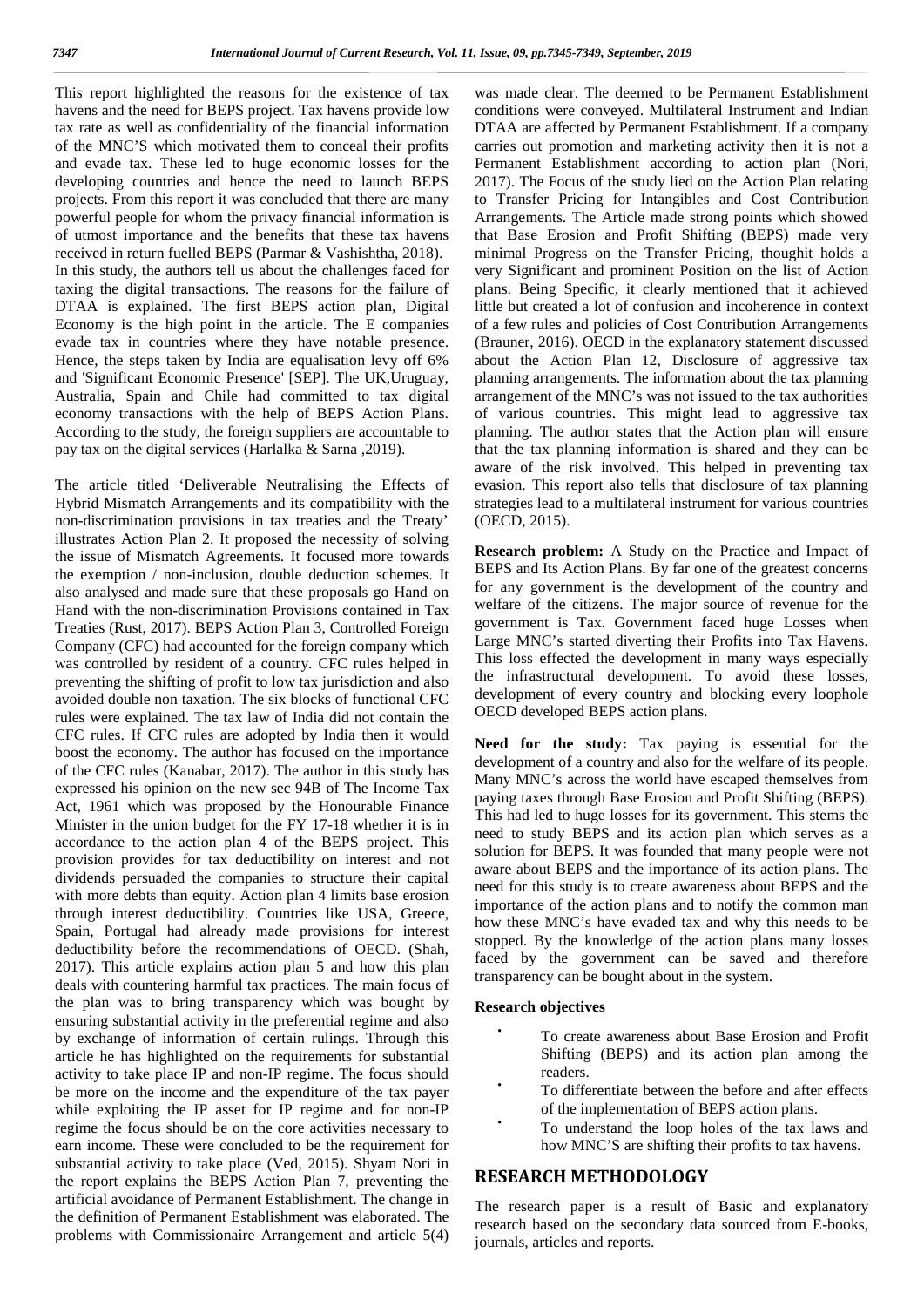Qualitative data is used for gathering the data related to the impact, the reaction of MNC's towards the implementation, Development status etc. The gathered Quantitative data is also been helpful in preparation of the graphs and these are analysed to meet the objectives of the study.

**Research analysis and interpretation:** The above graph depicts the data of the estimate corporate tax losses suffered by ten major countries across the globe. Reports suggest that around \$600 billion dollars is lost every year due to profit shifting made by the MNC's across the globe. Upon the analysis of the graph it is noted that the USA faces the highest tax loss of approximately \$189 billion dollars whereas South Korea and United Kingdom face a loss of \$1.1 billion dollars being the least among the above-mentioned countries. China has the second highest annual losses of \$66.8 billion dollars while Japan is also affected with an annual loss \$46.8 billion dollars. India being the fourth on list records an annual loss of \$41.2 billion dollars while France accounts for an annual loss \$19.8 billion dollars. As we move towards the remaining countries Germany Australia and Spain record annual corporate losses of about \$15, \$6.1 and \$5.5 billion dollars respectively. The MNC's of these countries have the capacity of profit shifting as the governments of these respective MNC's have no knowledge about their profits, tax paid, companies or names under which these MNC's operate. These countries due to profit shifting lose approximately 2-3% of their annual tax revenue which is an alarming rate and this in turn hampers the development of these countries (Mccarthy, 2017). This pie chart depicts the percentage of concern that each action plan generates towards BEPS. Among them Transfer pricing constitutes 51%.

Action plans 8,9,10 and 13 provides guidelines towards Transfer pricing. These plans provide basic guidance on transactions involving valuable intangibles and allocation of risk to prevent misallocation of profits, recharacterizing transactions and maintaining appropriate documents such as master files, local files, country by country report. 14% of the pie chart concerns towards Interest deduction and other financial payment (Action plan 4). This plan conveys methods by which the tax base can be prevented from erosion by using the interest expenditure. Multinational enterprises (MNE's) structure their capital in a way that helps them to claim excessive interest payment. 11% of the pie chart concerns towards Permanent Establishment rules (Action plan 7). It tries to prevent the commissionaire arrangements and other such strategies. Commissionaire arrangements involves a local enterprise selling a foreign enterprise's products in its state and under its name. 7% of the concern lies towards Controlled foreign corporation rules (Action plan 3). Blocks are developed under this plan to prevent shifting of income to foreign subsidiaries located in low tax jurisdictions. 10% concern lies in hybrid mismatch arrangements (Action Plan2). Hybrid instruments and hybrid entities are used in this plan to  $\int_{1.44}^{6}$ counter to counter multiple deductions or double non taxation. 5% concerns towards Digital Economy (Action Plan 1).

Treaty Abuse does not show any major concern as it Treaty Abuse does not show any major concern as it  $_{global}$  constitutes 0% in the Pie Chart. (Heiselmann, 2017). The  $_{thermal}$ above graph represents the losses made by Starbucks in UK from 2007 to 2012. In the year 2007, Starbucks CEO Martin Coles said that UK profits will fund them for global expansion. in spite of the above statement, UK showed a loss of 50 million pounds. they paid 0% corporate tax. In the year 2008,

The CEO Schultz was so happy with the business in UK that he wanted to use the same strategy in US. But the losses as per the financial statement showed a loss of 26 million pounds. For the year 2009, CFO Alstead stated that the UK firm was highly profitable. The financial statement showed a loss of 52 million pounds. In 2010, Starbucks said to its investors that the sales in UK showed a growth but the losses reported were 34 million pounds. In 2011, Starbuck president Jhon Culver said that they are delighted with the performance of Starbucks in UK. Their financial report recorded a loss of 33 million pounds. In the year 2012, the loss had reduced to 30 million pounds. Starbucks used many arrangements like payment of interest, royalty, etc to avoid the tax rate in UK. The company paid a total of 8.6% of total corporate tax from 2007 to 2012. They used Netherland and Luxembourg to shift their profits in order to avoid the tax. The public in UK revolted against and boycotted Starbucks. Hence, they agreed to pay the tax fairly. (Bergin, 2013)

**Further scope of study:** In this study of Base Erosion and Profit Shifting (BEPS) and its action plan we have majorly focused on its impact and the awareness about BEPS that one needs to have about BEPS. Base Erosion and Profit Shifting is a wide topic and hence there are many unexplored areas. The further scope of study could be the engagement of developing countries in the BEPS project so far, recent developments in international taxation and to further study various examples of companies that have resorted to tax avoidance.

**Limitations of the study:** While conducting the study, lack of study material caused a hindrance to the study. The deadline provided to us caused a time constraint in conducting a thorough research. Lack of Awareness and visibility of this topic caused an issue in gathering informative information.

#### **Conclusion**

From this study we can conclude that the topic selected has very less visibility and awareness. The analysis conducted gave a brief description of BEPS and its action plans and also showed us the countries who adopted them. The adoption of BEPS by countries made it difficult for many major MNC's (mentioned above) to avoid Tax. Through this study we provide the readers with the basic information and require them to understand the importance of BEPS and its action plan. Not just understand but also inculcate and conduct further thorough analysis of BEPS as a whole or any Action plan which interests the

#### **REFERENCES**

- Cobham, A. 2018. *Progress on global profit shifting: No more hiding for jurisdiction that sell profit shifting at the expense others*. Retrieved from www.taxjustice.net: https://www.taxjustice.net/2018/07/24/progress-global profit-shifting/
- Danko, J. 2016. *From FATCA to GATCA: The making of tax network*. Retrieved from Oracle: https://blogs.oracle.com/financialservices/from-fatca-to gatca:-the-making-of-global-tax-network-part-1
- Gianni, M. 2019. *Factor Presence as a Solution to Tax Issues of the Digital Economy*.
- Mooij, R. D., Crivelli, E., & Keen, M. 2015. Base Erosin, Profit Shifting and Developing Countries. In *International Monetary Fund.*